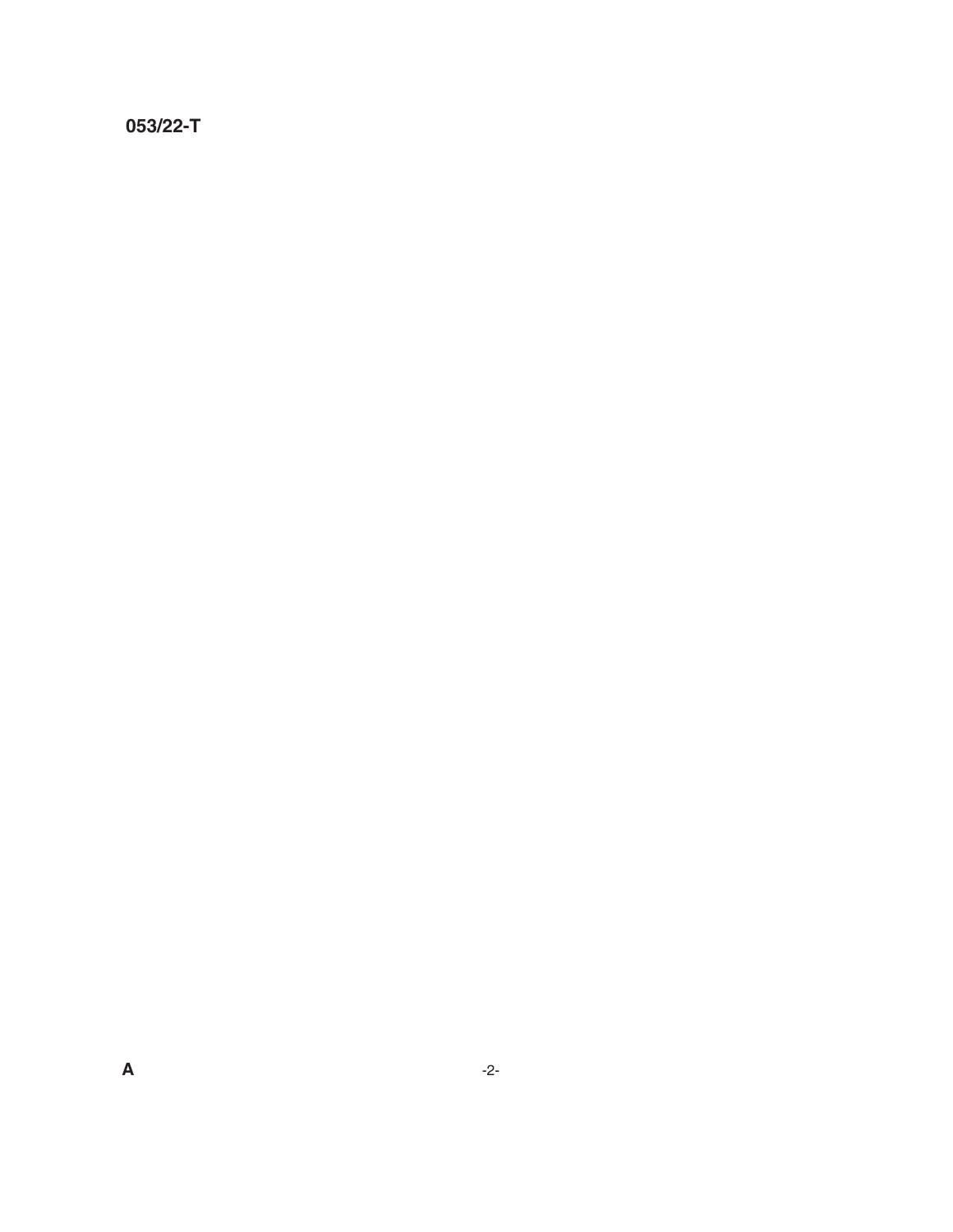|         | 1. ஒலிம்பிக்கில் தடகளப் போட்டிக்கான தங்கம் வென்ற முதல் இந்தியர் யார் ?<br>A) அபினவ் பிந்த்ரா<br>C) நீரஜ் சோப்ரா                                                                                      | B) கர்ணம் மல்லேஸ்வரி<br>D) சுஷில் சர்மா  |
|---------|------------------------------------------------------------------------------------------------------------------------------------------------------------------------------------------------------|------------------------------------------|
|         | 2. ஜம்மு காஷ்மீர் மறுசீரமைப்பு சட்டம் எந்த ஆண்டு அறிமுகப்படுத்தப்<br>பட்டது ?<br>A) 2018<br>C) 2020                                                                                                  | B) 2019<br>D) 2021                       |
|         | 3.  2021 இல் எழுத்தச்சன் விருது பெற்றவர் யார் $\it$<br>A) <i>ஜக்காரியா</i><br>C) எம். முகுந்தன்                                                                                                      | B) பென்யமின்<br>D) பி. வல்சலா            |
|         | 4. 2021 இல் கேரளாவில் நடைமுறைக்கு வந்த சட்டமன்றம் ________ ஆவது<br>சட்டமன்றம்.<br>A) பதின்மூன்று<br>C) பதினைந்து                                                                                     | B) பதினான்கு<br>D) பதினாறு               |
|         | 5. பிப்ரவரி 2022 இல் இந்தியாவால் வெற்றிகரமாக ஏவப்பட்டசெயற்கைக்<br>கோள் எது ?<br>A) G SAT-11<br>C) CMS-01                                                                                             | <b>B) EOS-04</b><br>D) EMISAT            |
|         | 6. தேசிய கல்விக் கொள்கை 2020 இன் தலைவர் யார் ?<br>A) கே. கஸ்தூரிரங்கன்<br>C) வாசுதேவ காமத்                                                                                                           | B) ஏ. ராமமூர்த்தி<br>D) கே. எம் திரிபாதி |
|         | 7.   தீராத நோய்களால் பாதிக்கப்பட்ட 18 வயதிற்கு உட்பட்ட குழந்தைகளுக்கு<br>இலவச சிகிச்சை அளிக்க கேரள அரசு செயல்படுத்திய திட்டம்<br>A) ஆஸ்வாசகிரணம்<br>B) சமஸ்வாசம்<br>C) சினேகஸ்வந்தவனம்<br>D) தாலோலம் |                                          |
| 8.<br>A | 2021 இன் J.C. டேனியல் விருதைப் பெற்றவர் யார் ?<br>A) ஹரிஹரன்<br>C) பி. ஜெயச்சந்திரன்<br>-3-                                                                                                          | B) மது<br>D) எம். கே. அர்ஜுனன்           |

 $-3-$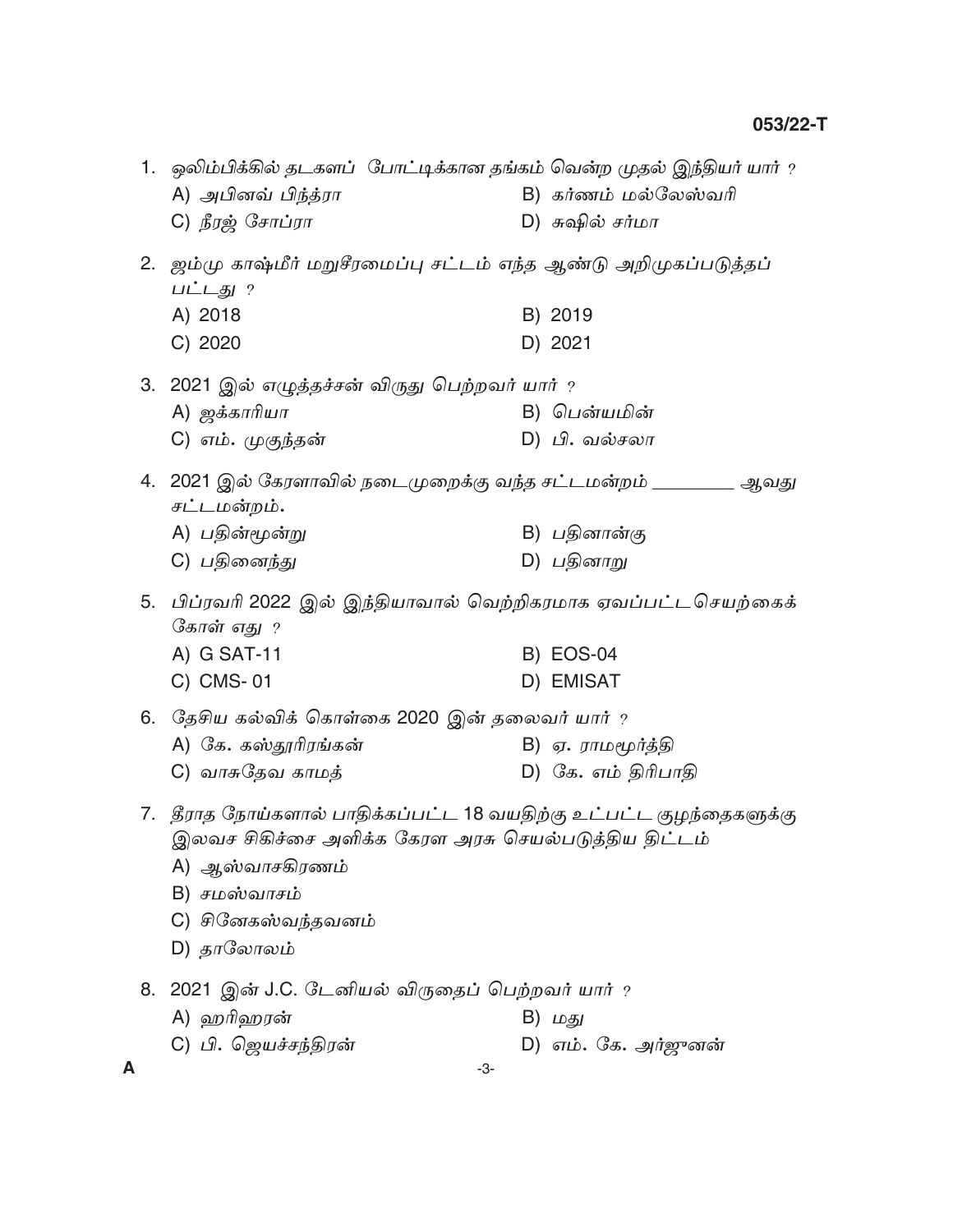|     | 9. கேரளாவின் எந்த மாவட்டத்தில், சர்வதேச வைராலஜி நிறுவனம்<br>அமைந்துள்ளது ? |                                                                |  |  |  |
|-----|----------------------------------------------------------------------------|----------------------------------------------------------------|--|--|--|
|     | A) திருவனந்தபுரம்                                                          | B) ஆலப்புழா                                                    |  |  |  |
|     | C) திருச்சூர்                                                              | D) கோழிக்கோடு                                                  |  |  |  |
|     | 10. 100% தடுப்பூசிபை அடைந்த கேரளாவின் பழங்குடி பஞ்சாயத்து                  |                                                                |  |  |  |
|     | A) கணியம்பேட்டா                                                            | B) நூல்புழா                                                    |  |  |  |
|     | C) எடமலக்குடி                                                              | D) மறயூர்                                                      |  |  |  |
|     | சமவெளிகள்                                                                  | 11. இந்தியப் பொருளாதாரத்தின் முதுகெலும்பு என்று அழைக்கப்படும்  |  |  |  |
|     | A) டெக்கான் சமவெளி                                                         | B) வடக்கு பெரிய சமவெளி                                         |  |  |  |
|     | C) கடற்கரை சமவெளி                                                          | D) ஹிம்லயா மலைக்காவலர்                                         |  |  |  |
|     | 12.   பின்வருவனவற்றுள் எது தீபகற்ப நதி அல்ல ?                              |                                                                |  |  |  |
|     | $A)$ நர்மதா                                                                | B) மகாநதி                                                      |  |  |  |
|     | C) லூனி                                                                    | $D)$ காவேரி                                                    |  |  |  |
|     | 13. ரெகுர் கறுப்பு மண்ணுக்கு ஏற்ற பயிர் எது ?                              |                                                                |  |  |  |
|     | A) $\vec{J}$ $\vec{J}$                                                     | B) நெல்                                                        |  |  |  |
|     | C) கோதுமை                                                                  | D) பருத்தி                                                     |  |  |  |
|     | 14. இந்தியாவில் அதிக மழை பொழியும் மவ்சின்ராம் அமைந்துள்ளது                 |                                                                |  |  |  |
|     | $A)$ மேகலா                                                                 | B) மிசோரம்                                                     |  |  |  |
|     | C) அசாம்                                                                   | D) மணிப்பூர்                                                   |  |  |  |
|     | 15.  உலக ஒசோன் தினம் கொண்டாடப்படுவது                                       |                                                                |  |  |  |
|     | A) ஜூன் 16                                                                 | B) ஜூன் 5                                                      |  |  |  |
|     | C) நவம்பர் 5                                                               | D) செப்டம்பர் 16                                               |  |  |  |
| 16. | இந்தியாவில் புவிவெப்ப ஆலைகள் எங்கு உள்ளன ?                                 |                                                                |  |  |  |
|     | A) மணிகரன்                                                                 | B) ராஞ்சி                                                      |  |  |  |
|     | C) டிக்பாய்                                                                | D) தாராபூர்                                                    |  |  |  |
| 17. |                                                                            | இந்தியாவின் எந்த மாநிலம் மக்கள் தொகை அடர்த்தி குறைவாக உள்ளது ? |  |  |  |
|     | A) உத்தரப்பிரதேசம்                                                         | B) ஹிமாச்சல பிரதேசம்                                           |  |  |  |
|     | C) திரிபுரா                                                                | D) அருணாச்சல பிரதேசம்                                          |  |  |  |
| A   |                                                                            | -4-                                                            |  |  |  |

-4-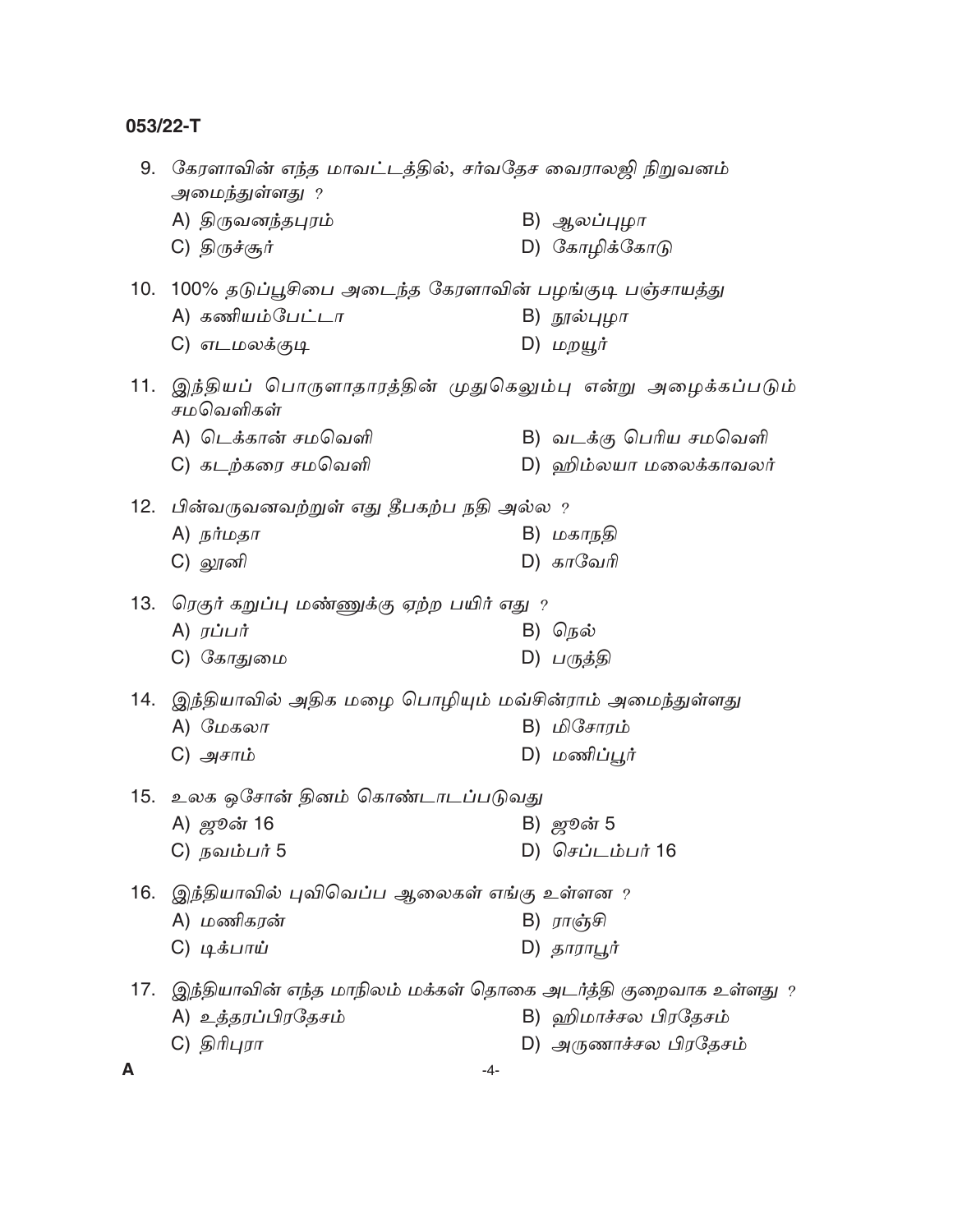18. ஸ்ரீநகர் மற்றும் கார்கில் பகுதிகளை இணைக்கும் கணவாய் எது ?

- A) ஷிப்கி லா B) நாது லா
- C) சோஜி லா D) லிபு லா
- 19. ஜூன் முதல் நவம்பர் வரையிலால பயிர் பருவம் எது ?
	- A) கரீஃப் B)  $\pi r \mathcal{Q}$
	- C) ஜைத் D) மேலே எதுவும் இல்லை

20. சதியா முதல் துப்ரி இடையே பிரம்மபுத்திரா நதியை இணைக்கும் நீர் வழி எது ? A) NW 1 **B) NW2**  $D)$  NW 4  $C)$  NW 3

21. டாக்டர் சச்சிதானந்த சின்ஹா தலைமையில் அரசியல் நிர்ணய சபையின் முதல் அமர்வு நடைபெற்றது

- A) 1945 மார்ச் 2 B) 1949 டிசம்பர் 9
- C) 1946 டிசம்பர் 9 D) 1947 ஆகஸ்ட் 15

22. கல்வி உரிமை பற்றிய உண்மையான அறிக்கைகளைத் தேர்வு செய்யவும் :

- i) கல்வி உரிமை அரசியலமைப்பின் 21 (A) வது பிரிவில் சேர்க்கப்பட்டுள்ளது.
- ii) 6 முதல் 14 வயது வரையிலான குழந்தைகளுக்கு கல்வி இலவசம் மற்றும் கட்டாயம்.
- iii) அனைத்து குழந்தைகளுக்கும் தரமான ஆரம்பக் கல்வியை வழங்குவது தேசத்தின் கடமை.
- iv) கல்வி உரிமை 4 ஆகஸ்ட் 2009 இல் நடைமுறைக்கு வந்தது**.**
- A) I and IV  $B)$  I, II, III
- C) IV only  $D)$  I and II

23. 2014 யில் கைலாஷ் சத்யதியுடன் நோபல் பரிசைப் பகிர்ந்து கொண்ட பதினேழு வயதான அவர் பெண் கல்விக்காக நின்றவர்

- A) பெட்டி வில்லியம்ஸ்
- B) ஆங் சான் சுகி
- C) அன்னை தெரசா
- D) மலாலா யூசப் சாய்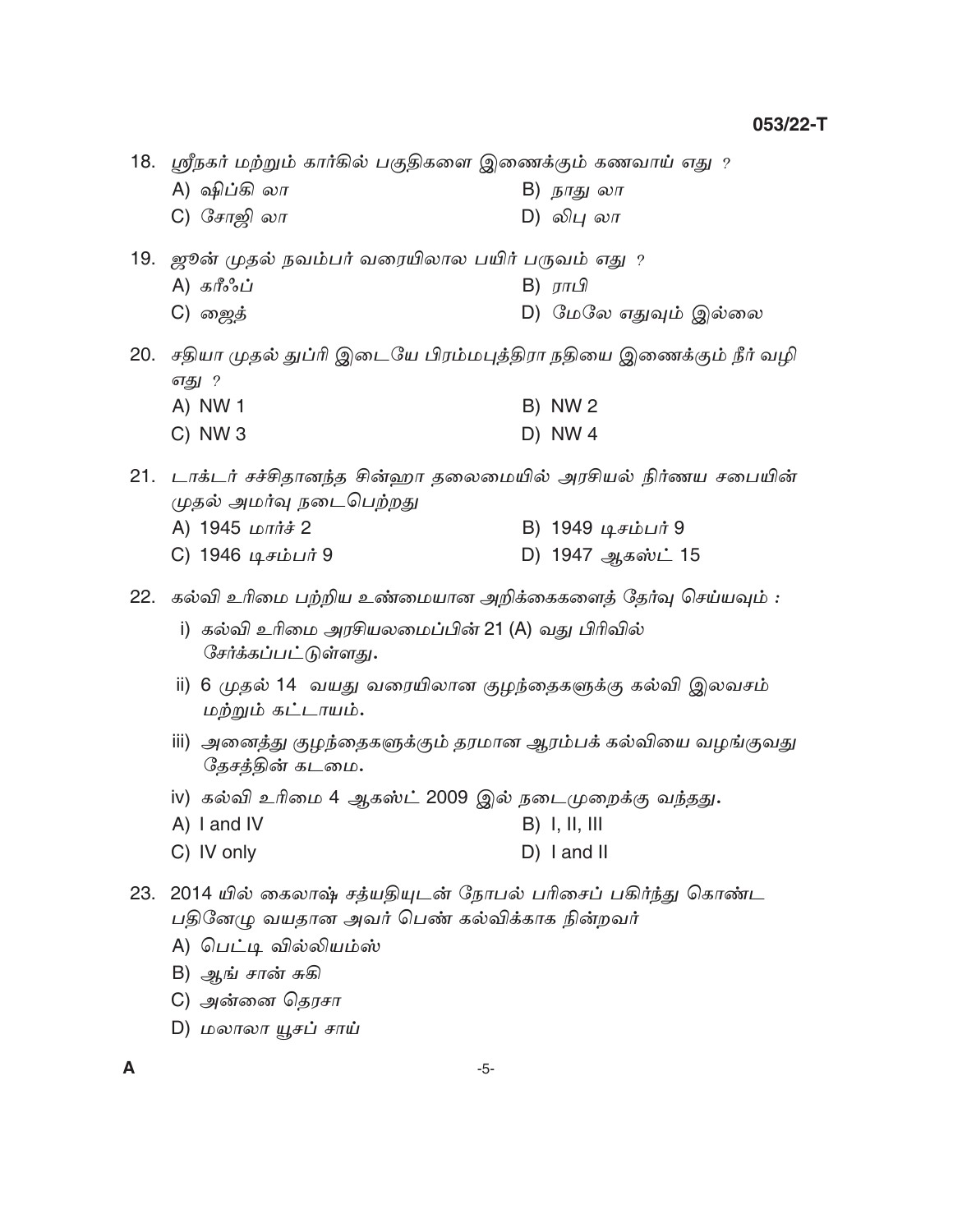24. இந்திய தேசியக் கொடியை வடிவமைத்த பிங்கலி வெங்கையா பிறந்த இடம் எது ? A) உத்தரப்பிரதேசம் B) மக்கியப்பிரகேசம் C) தமிழ்நாடு D) ஆந்திர பிரதேசம் 25. இந்திய அரசியலமைப்பில் எந்தத் திருத்தம் (பகுதி 4A) அடிப்படைக் கடமைகளைச் சேர்த்தது ? A) 44  $C)$  42 D) 104 B) 86 26. பின்வருவனவற்றில் இந்தியாவின் தேசிய மரம் எது ? A) Casia Fistula B) தென்னை மரம் C) Spanish cherry D) அத்தி மரம் 27. பெங்காலி கவி பங்கிம் சந்திர சட்டர்ஜி எழுதிய எந்த நாவலில் தேசிய பாடலான வந்தே மாதரம் எடுக்கப்பட்டது ? A) துர்கேஷ் நந்தினி B) ஆனந்தமடம் C) கபாலகுண்டலா D) வுஷவ்ருக்ஷம் 28. மகாத்மா காந்தி கி ஜெய் என்ற முழக்கங்களுடன் அரசியலமைப்புச் சபையால் ஏற்றுக்கொள்ளப்பட்ட பின்வரும் கட்டுரைகளில் எது ? A) மத சுதந்திரம் B) தீண்டாமை ஒழிப்பு C) கருத்து சுதந்திரம் D) வாய்ப்பின் சமத்துவம் 29. மனித உரிமை ஆணையத்தின் தலைவராக நியமிக்கப்பட்ட முதல் மலையாளி A) நீதிபதி கே. ஜி. பாலகிருஷ்ணன் B) நீதிபதி ரங்கநாத் மிஸ்ரா C) நீதிபதி பாத்திமா பீவி D) நீதிபதி எச்.எல். தத்து 30. தேசிய மனித உரிமை ஆணையம் நடை முறைக்கு வந்த ஆண்டு A) 2002 B) 1999  $C) 2005$ D) 2011 31. "பிரச்சீன மலையாளம்" என்ற நூலின் ஆசிரியர் யார்? A) வாக்படானந்தா B) சட்டம்பி சுவாமிகள் C) குமரன் ஆசான் D) குமரகுரு தேவன் A  $-6-$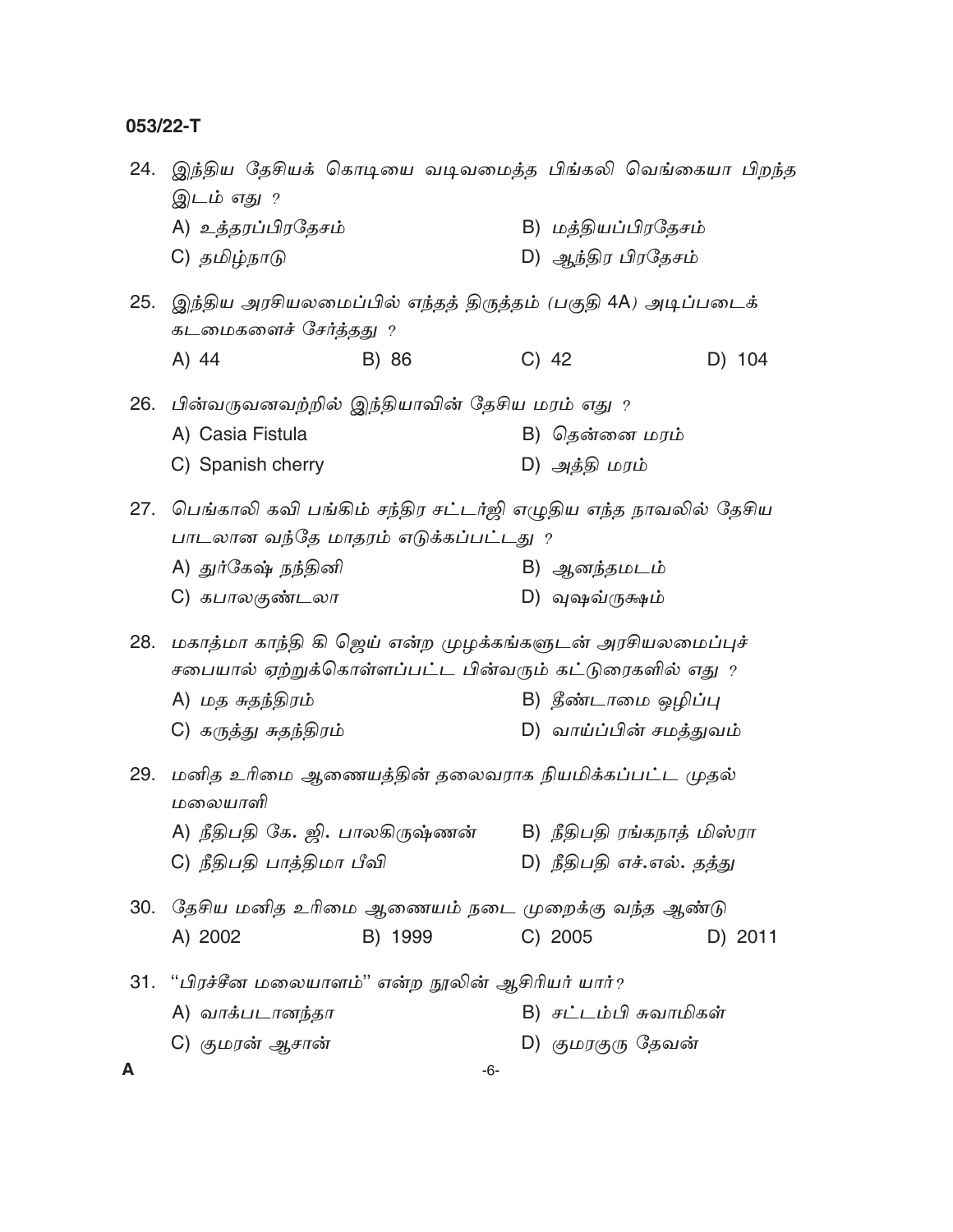|     | 32. உடை அணிவது தொடர்பான கட்டுப்பாடுகளுக்கு எதிராக நடந்த<br>கல்லுமலை போராட்டத்திற்கு தலைமை தாங்கியவர் யார் ? |  |                             |  |  |
|-----|-------------------------------------------------------------------------------------------------------------|--|-----------------------------|--|--|
|     | A) ஸ்ரீ நாராயண குரு                                                                                         |  | B) வைகுண்ட சுவாமிகள்        |  |  |
|     | C) அய்யன்காளி                                                                                               |  | D) பண்டிட் கே. பி. கருப்பன் |  |  |
|     | 33. 1936 ஆம் ஆண்டு மின்சாரப் போராட்டம் இங்கு நடைபெற்றது                                                     |  |                             |  |  |
|     | A) திருச்சூர்                                                                                               |  | B) பாலக்காடு                |  |  |
|     | C) திருவனந்தபுரம்                                                                                           |  | D) கொச்சி                   |  |  |
|     | 34. 1888 இல் ஸ்ரீநாராயண குரு சிவபிரதிஷ்டை செய்த இடம் எது ? இது சமூக<br>உலகில் புதிய அலைகளை ஏற்படுத்தியது ?  |  |                             |  |  |
|     | A) அருவிபுரம்                                                                                               |  | B) வர்க்கலா                 |  |  |
|     | C) செம்பழந்தி                                                                                               |  | D) ஆலுவா                    |  |  |
|     | 35. கேரளாவில் ஆங்கிலேயர்களின் நேரடி நிர்வாகத்தின் கீழ் இருந்த இடம்                                          |  |                             |  |  |
|     | A) திருவிதாங்கூர்                                                                                           |  | $B)$ கொச்சி                 |  |  |
|     | $C)$ மலபார்                                                                                                 |  | D) மேலே உள்ள அனைத்தும்      |  |  |
|     | 36. மலபாரில் 1930 உப்பு சத்தியாகிரகத்திற்கான முக்கிய மையம்                                                  |  |                             |  |  |
|     | A) பையன்னூர்                                                                                                |  | B) மலபுரம்                  |  |  |
|     | C) செருப்புளச்சேரி                                                                                          |  | D) ஒட்டப்பாலம்              |  |  |
| 37. | வைக்கம் சத்தியாகிரகத்தின் ஒரு பகுதியாக திருவனந்தபுரம் வரை<br>சுவர்ணஜாதத்தை வழிநடத்திய தலைவர்                |  |                             |  |  |
|     | A) ஏ. கே. கோபாலன்                                                                                           |  | B) கே. கேளப்பன்             |  |  |
|     | C) மன்னது பத்மநாபன்                                                                                         |  | D) பி. கிருஷ்ணபிள்ளை        |  |  |
| 38. | மேல்முண்டு போராட்டம் என்று அழைக்கப்படும் கேரளாவில் சமூக<br>நீதிக்கான முதல் போராட்டங்களில் ஒன்று எது $\,$    |  |                             |  |  |
|     | A) குட்டம்குளம் சத்தியாகிரகம்                                                                               |  | B) பாளியம் சத்தியாகிரகம்    |  |  |
|     | C) சான்னார் கிளர்ச்சி                                                                                       |  | D) குறிச்சியா கிளர்ச்சி     |  |  |
|     | 39.  கொச்சி ராஜ்ய பிரஜாமண்டலத்தின் முதல் தலைவர் யார் ?                                                      |  |                             |  |  |
|     | A) வி. ஆர். கிருஷ்ணன் எழுத்தச்சன்     B) பட்டம் தாணு பிள்ளை                                                 |  |                             |  |  |
|     | C) இ. இக்கண்ட வாரியர்                                                                                       |  | D) சி. கேசவன்               |  |  |
|     |                                                                                                             |  |                             |  |  |

 $\boldsymbol{\mathsf{A}}$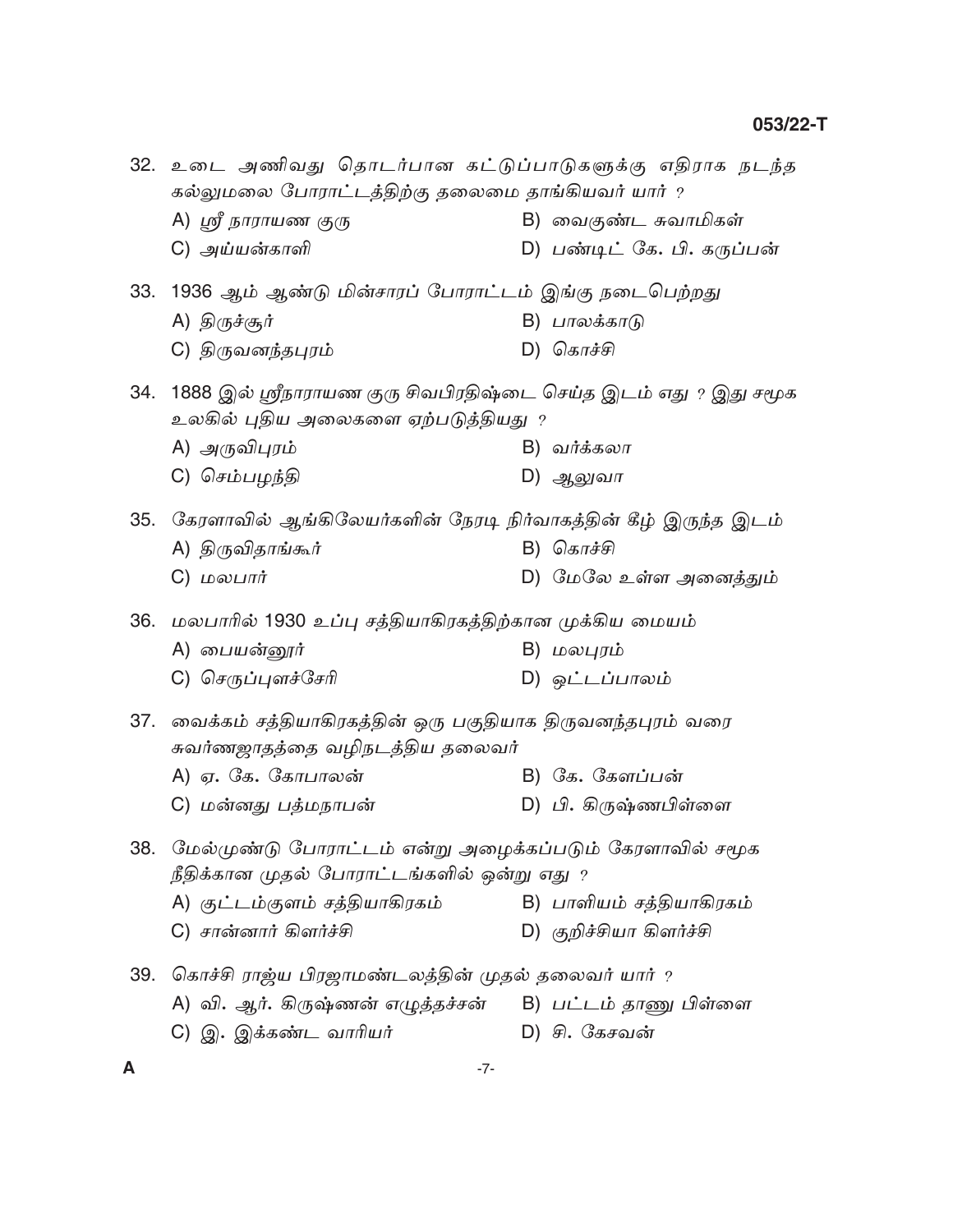|     | 40. 1812 யில் தொடங்கிய குறிச்சியா கிளர்ச்சியின் தலைவர் யார் ?<br>B) எடச்சென குங்கன் நாயர்<br>A) பழசி ராஜா |        |    |                                                        |        |
|-----|-----------------------------------------------------------------------------------------------------------|--------|----|--------------------------------------------------------|--------|
|     | C) தலைக்கல் ச <u>ந்</u> து                                                                                |        |    | D) ராமநம்பி                                            |        |
|     | 41. கேரளாவில் உள்ள மொத்த கிராம பஞ்சாயத்துகளின் எண்ணிக்கை                                                  |        |    |                                                        |        |
|     | A) 1000                                                                                                   | B) 940 |    | C) 950                                                 | D) 941 |
|     | 42. கேரளாவில் மிகபெரிய மின்சார உற்பத்தி திட்டம்                                                           |        |    |                                                        |        |
|     | A) பள்ளிவாசல்                                                                                             |        |    | B) சபரிகிரி                                            |        |
|     | C) இடுக்கி                                                                                                |        |    | D) $G_{\mathbf{Q} \mathbf{H}}$ тошпт                   |        |
|     | 43.   கேரளாவின் நதிகளில் கிழக்கே பாயும் நதி எது $\,$ ?                                                    |        |    |                                                        |        |
|     | A) பாரதப்புழா                                                                                             |        |    | B) கபனி                                                |        |
|     | $C)$ பெரியார்                                                                                             |        |    | D) நெய்யார்                                            |        |
|     | 44. பின்வருவனவற்றில் எது கேரளாவின் பறவைகள் சரணாலயத்தைச் சேர்ந்தது<br>அல்ல ?                               |        |    |                                                        |        |
|     | A) தட்டேக்காடு                                                                                            |        |    | B) சூழனூர்                                             |        |
|     | C) மங்களவனம்                                                                                              |        |    | $D)$ சின்னார்                                          |        |
|     | 45. பாரதப்புழா ஆரம்பமானது                                                                                 |        |    |                                                        |        |
|     | A) ஆனை மலையின் போத்தனூர் அருகே                                                                            |        |    |                                                        |        |
|     | B) செட்டியஞ்சல் வரம்புகள்                                                                                 |        |    |                                                        |        |
|     | C) கர்நாடகாவின் பிரம்மகிரி காடு                                                                           |        |    |                                                        |        |
|     | D) மேற்கு தொடர்ச்சி மலையின் சிவகிரிமுடி                                                                   |        |    |                                                        |        |
|     | 46. உலக விளையாட்டு சாம்பியன்ஷிப் பதக்கம் வென்ற முதல் இந்தியர் யார் ?<br>A) பி. டி. உஷா                    |        |    |                                                        |        |
|     | B) அஞ்சு பாபி ஜார்ஜ்                                                                                      |        |    |                                                        |        |
|     | C) வையளி வில்சன்                                                                                          |        |    |                                                        |        |
|     | D) கே. எம். பீனாமோள்                                                                                      |        |    |                                                        |        |
| 47. | மாவட்டத்தில் அமைந்துள்ளது ?                                                                               |        |    | கேரளாவின் புகழ்பெற்ற மீன்பிடி துறைமுகமான நீண்டகரா எந்த |        |
|     | A) திருவனந்தபுரம்                                                                                         |        | B) | கொல்லம்                                                |        |
|     | $C$ ) எர்ணாகுளம்                                                                                          |        |    | D) ஆலப்புழா                                            |        |

 $\boldsymbol{\mathsf{A}}$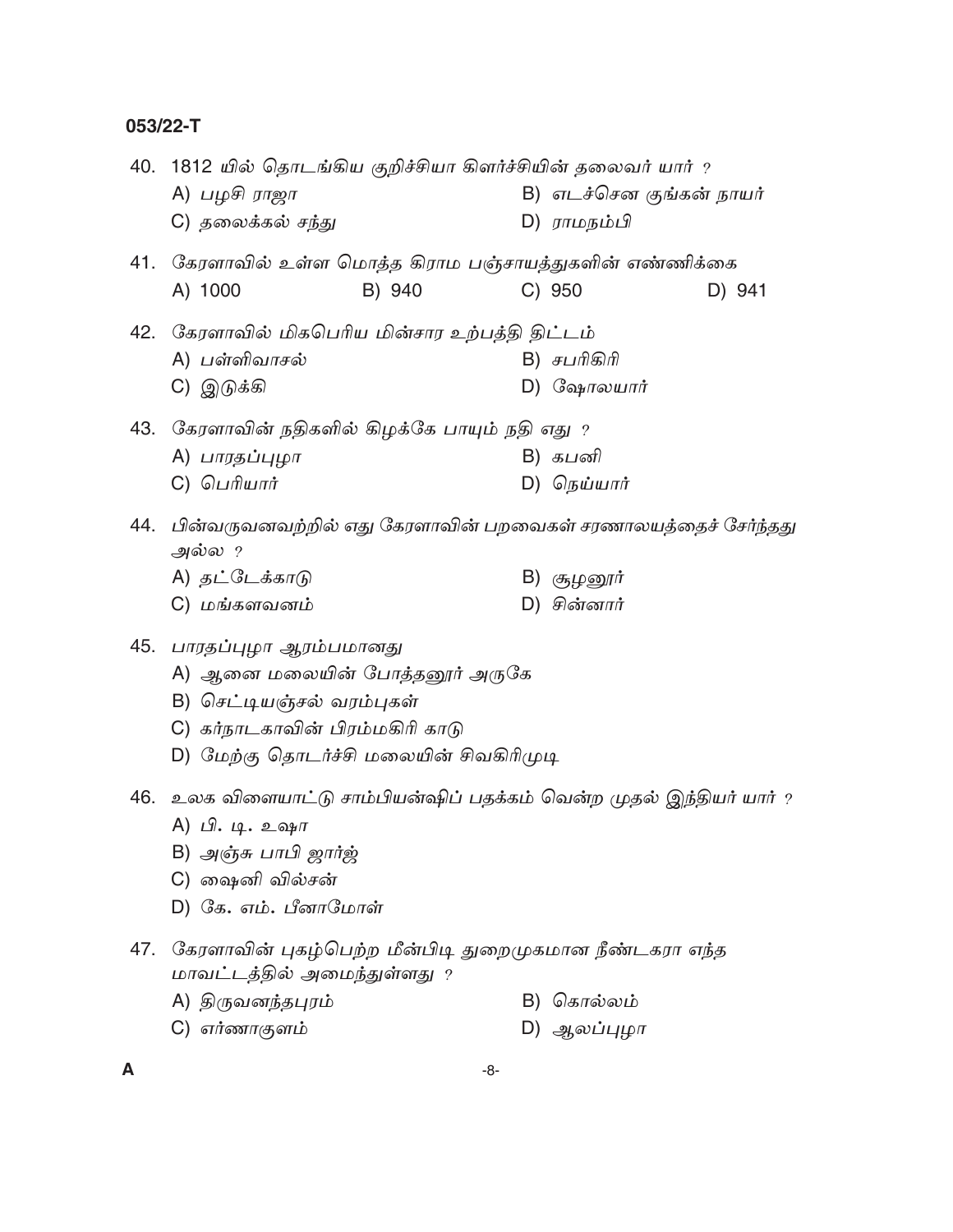|     | 48. கேரளாவின் முதல் தேசிய பூங்கா எது ?                                                                                            |                        |
|-----|-----------------------------------------------------------------------------------------------------------------------------------|------------------------|
|     | A) சைலண்ட் வேலி                                                                                                                   | B) பாம்பாடும் ஷோலா     |
|     | C) இரவிக்குளம்                                                                                                                    | D) ஆனைமுடி ஷோலா        |
|     | 49. கேரளாவின் மிகப்பெரிய நன்னீர் ஏரி எது ?                                                                                        |                        |
|     | A) வேம்பநாடு ஏரி                                                                                                                  | B) சாஸ்தாம் கோட்டா ஏரி |
|     | C) அஷ்டமுடி ஏரி                                                                                                                   | D) வெள்ளயணி ஏரி        |
|     | 50. கேரளா எப்போது மாநிலமாக மாறியது ?                                                                                              |                        |
|     | A) 1950 நவம்பர் 1                                                                                                                 | B) 1955 நவம்பர் 1      |
|     | C) 1947 நவம்பர் 1                                                                                                                 | D) 1956 நவம்பர் 1      |
|     | 51. இந்திய அமைதியின்மையின் தந்தை என்று அழைக்கப்படுபவர் யார் ?<br>A) பாலகங்காதர திலகர்<br>B) தாதாபாய் நௌரோஜி<br>C) லாலா லஜபதி ராய் |                        |
|     | D) கோபாலகிருஷ்ண கோகலே                                                                                                             |                        |
| 52. | 1918 ல் காந்திஜி தொழிலாளர்களுக்கு ஆதரவாக நடத்திய சத்தியாகிரகம்<br>எது ?                                                           |                        |
|     | A) அகமதாபாத்                                                                                                                      | B) சம்பாரன்            |
|     | C) பர்டோலி                                                                                                                        | D) $G_{\mathcal{B}L}$  |
|     | 53. இந்திய தேசிய ராணுவத்தை நிறுவியவர் யார் ?                                                                                      |                        |
|     | A) சுபாஷ் சந்திர போஸ்                                                                                                             | B) கேப்டன் லட்சுமி     |
|     | C) ராஷ் பிஹாரி போஸ்                                                                                                               | D) மோகன் சிங்          |
|     | 54. தெபாகா இயக்கம் எங்கு தொடங்கப்பட்டது ?                                                                                         |                        |
|     | $A)$ பீகார்                                                                                                                       | B) உத்தரப்பிரதேசம்     |
|     | C) குஜராத்                                                                                                                        | D) வங்காளம்            |
| 55. | ராஜா ராம் மோகன் ராய் தொடங்கிய பெங்காலி நாளிதழ்                                                                                    |                        |
|     | $A)$ சேசரி                                                                                                                        | B) சம்பாத் கௌமுதி      |
|     | C) பெங்காலி                                                                                                                       | D) வந்தே மாதரம்        |
|     |                                                                                                                                   |                        |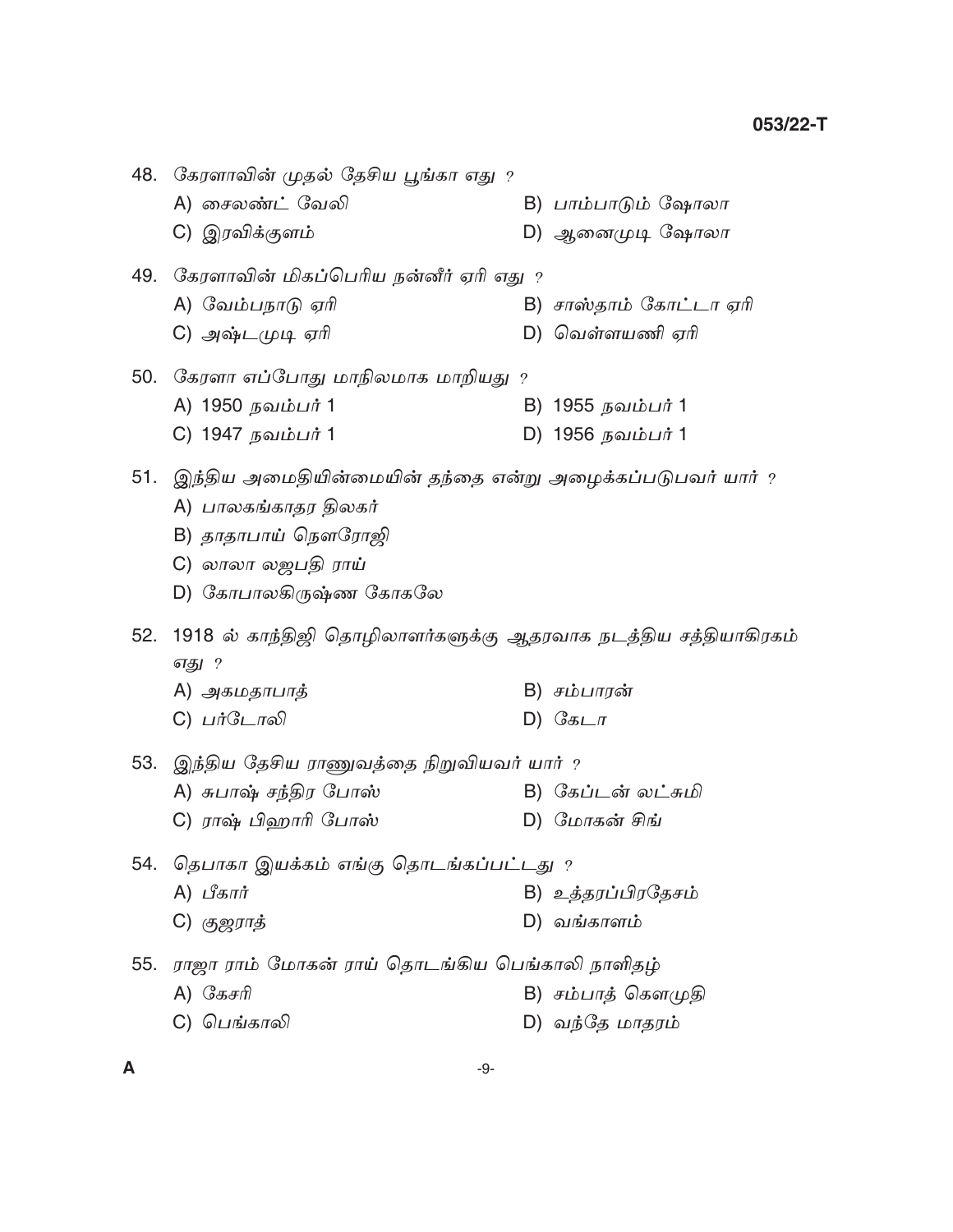| 56. | எந்த அமர்வில் காங்கிரஸ் முழுமையான சுதந்திரத்தை தனது இலக்காக<br>அறிவித்தது ? |                              |  |  |  |  |
|-----|-----------------------------------------------------------------------------|------------------------------|--|--|--|--|
|     |                                                                             |                              |  |  |  |  |
|     | A) 1920 இல் நடைபெற்ற நாக்பூர் அமர்வு                                        |                              |  |  |  |  |
|     | B) 1929 இல் நடைபெற்ற லாகூர் அமர்வு                                          |                              |  |  |  |  |
|     | C) 1928 இல் நடைபெற்ற கல்கத்தா அமர்வு                                        |                              |  |  |  |  |
|     | D) 1924 இல் நடை பெற்ற பெல்காம் அமர்வு                                       |                              |  |  |  |  |
| 57. | சமஸ்தானங்களை இணைப்பதில் நேரு மற்றும் படேலுடன் முக்கிய                       |                              |  |  |  |  |
|     | பங்கு வகித்த மலையாளி                                                        |                              |  |  |  |  |
|     | A) சி சங்கரன் நாயர்                                                         | B) <i>ஜி.பி.பிள்ளை</i>       |  |  |  |  |
|     | C) வி. கே. கிருஷ்ண மேனன்                                                    | D) வி.பி. மேனன்              |  |  |  |  |
| 58. | அமைச்சரவை பணியின் வழிகாட்டுதலின்படி 1946 இல் அமைக்கப்பட்ட                   |                              |  |  |  |  |
|     | அரசியலமைப்பு வரைவுக் குழுவின் தலைவர் யார் ?                                 |                              |  |  |  |  |
|     | A) டாக்டர் பி.ஆர். அம்பேத்கர்                                               | B) சர்தார் வல்லபாய் படேல்    |  |  |  |  |
|     | C) சி.ராஜகோபாலாச்சாரி                                                       | D) டாக்டர் ராஜேந்திர பிரசாத் |  |  |  |  |
| 59. | இந்தியாவில் மொழி அடிப்படையில் உருவாக்கப்பட்ட முதல் மாநிலம்                  |                              |  |  |  |  |
|     | எது ?                                                                       |                              |  |  |  |  |
|     | A) கு <i>ஜராத்</i>                                                          | B) ஆந்திர பிரதேசம்           |  |  |  |  |
|     | C) பஞ்சாப்                                                                  | D) மத்திய பிரதேசம்           |  |  |  |  |
| 60. | வந்தே மாதரம் என்ற புகழ்பெற்ற பாடலைக் கொண்ட ஆனந்த மடம்                       |                              |  |  |  |  |
|     | எழுதியவர்                                                                   |                              |  |  |  |  |
|     | A) ரவீந்திரநாத் தாகூர்                                                      | B) பங்கிம் சந்திர சட்டர்ஜி   |  |  |  |  |
|     | C) முஹம்மது இக்பால்                                                         | D) தினபந்து மித்ரா           |  |  |  |  |
| 61. | மனித உடலில் உள்ள மிகப்பெரிய சுரப்பி                                         |                              |  |  |  |  |
|     | A) கணையம்                                                                   | B) கல்லீரல்                  |  |  |  |  |
|     | C) சிறுநீரகம்                                                               | D) பிட்யூட்டரி சுரப்பி       |  |  |  |  |
| 62. | இரத்தத்தில் கால்சியம் குறைபாட்டால் ஏற்படும் தசை இழுப்பு இப்படி              |                              |  |  |  |  |
|     | அழைக்கப்படுகிறது                                                            |                              |  |  |  |  |
|     | A) சந்திவாதம்                                                               | B) கவுட்வாதம்                |  |  |  |  |
|     | C) டெட்டானி                                                                 | D) நீரிழிவு நோய்             |  |  |  |  |
| A   | $-10-$                                                                      |                              |  |  |  |  |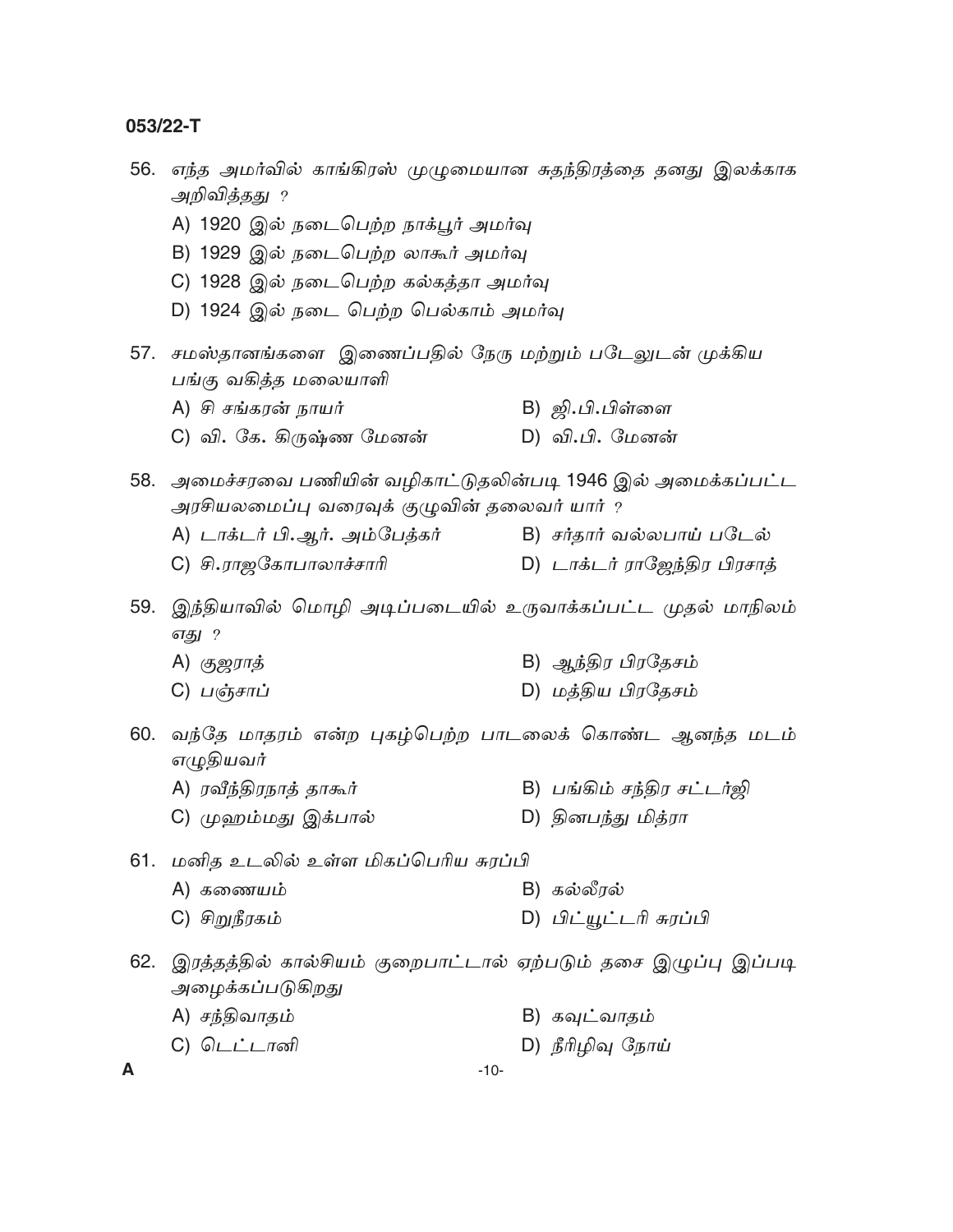63. இரத்தம் உறைவதற்கு உதவும் வைட்டமின் A) வைட்டமின் கே B) வைட்டமின் ஏ C) வைட்டமின் சி D) வைட்டமின் ஈ 64. புகைபிடிப்பதால் ஏற்படும் நுரையீரல் நோய் A) டைபாய்டு B) எம்பைஸிமா D) நிமோனியா C) மலேரியா 65. கேரள அரசின் முழுமையான உடல் உறுப்பு தானத் திட்டம் A) சாந்த்வனம் B) சுபயாத்ரா D) மிருதசஞ்சீவனி C) ஆயுர்தாளம் 66. பின்வருவனவற்றில் எது தென்னை மரத்தின் கலப்பின வகை அல்ல ? A) சந்திர லக்ஷா  $B)$  லக்ஷா கங்கா D) சந்திர ஷங்கரா  $C)$  அக்ஷயா 67. மத்திய தோட்டப் பயிர்கள் ஆராய்ச்சி நிறுவனம் இங்கு அமைந்துள்ளது A) கோட்டயம் B) காசர்கோடு C) கோழிக்கோடு D) மன்னுதி 68. உணவுச் சங்கிலியின் முதன்மை நுகர்வோர் A) முதன்மையான ஊனுண்ணிகள் B) செடிகள் C) தாவரஉண்ணிகள் D) தாவர பிளவகங்கள் 69. பன்னாட்டு பல்லுயிர் தினம் என்று கொண்டாடப்படுகிறது A) ஏப்ரல் 22 B) செப்டம்பர் 16 C)  $L$   $\overrightarrow{L}$   $\overrightarrow{H}$   $\overrightarrow{A}$   $21$ D)  $G_{LD}$  22 70. 1983 ஆம் ஆண்டு கர்நாடகாவில் காடுகளைப் பாதுகாப்பதற்காக தொடங்கப்பட்ட இயக்கம் A) சிப்கோ இயக்கம் B) ஜங்கிள் பச்சாவோ அந்தோலன் C) அப்பிகோ இயக்கம் D) பிஷ்னோய் இயக்கம் 71. பின்வருவனவற்றில் மோனாடோமிக் எது ? A) ஹீலியம் B) குளோரின்  $C)$   $\hat{B}$  $\hat{\sigma}$ D) புளோரின்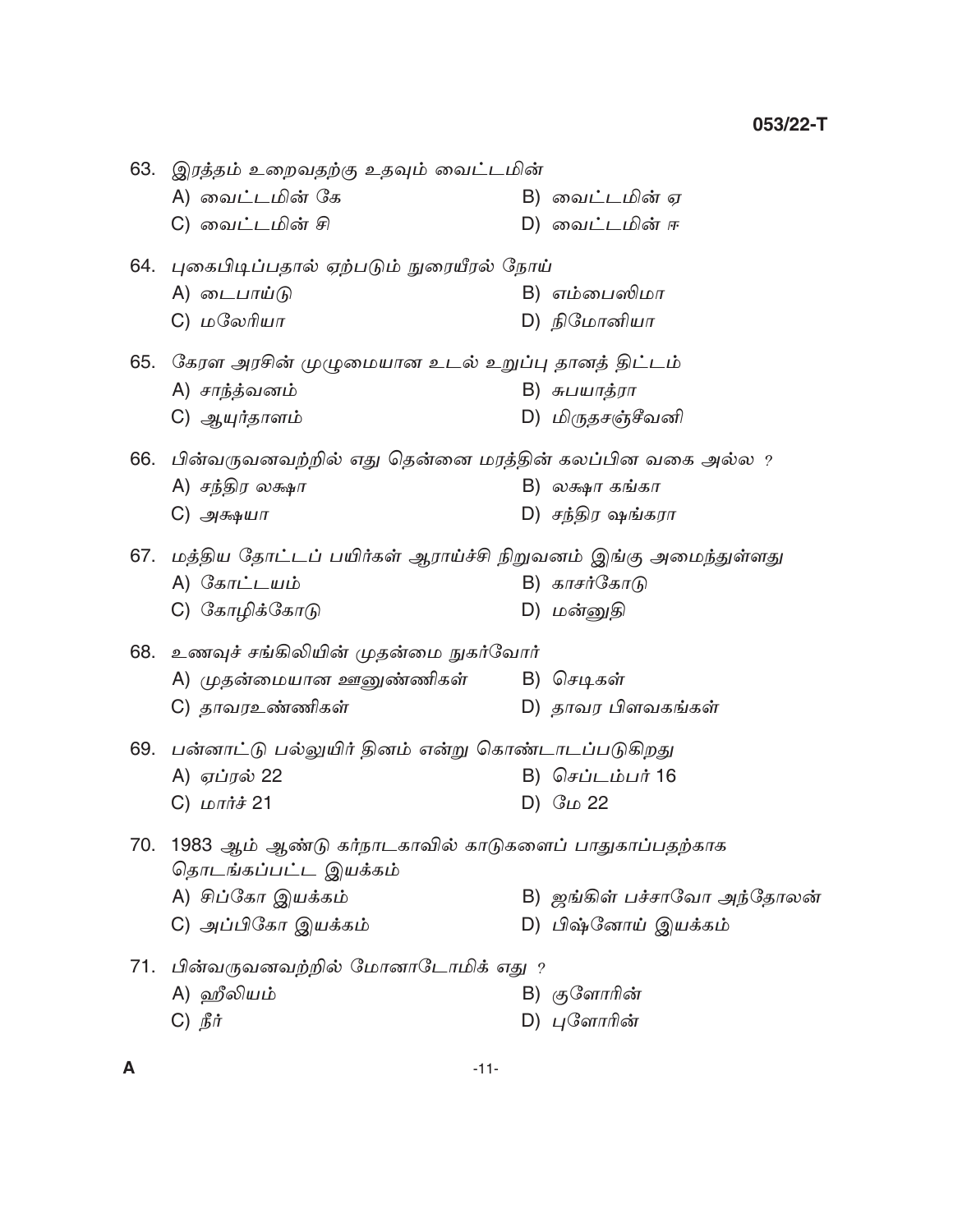|   | 72.   பின் வருவனவற்றில் இரும்பின் தாதுக்கள் எவை ?                   |               |        |                           |                |
|---|---------------------------------------------------------------------|---------------|--------|---------------------------|----------------|
|   | A) பாக்சைட், ஹெமடைட்                                                |               |        |                           |                |
|   | B) மேக்னடைட், கலாமைன்                                               |               |        |                           |                |
|   | C) ஜிங்க் கலவை, பாக்சைட்                                            |               |        |                           |                |
|   | D) ஹெமடைட், மேக்னடைட்                                               |               |        |                           |                |
|   | 73. எந்த வளிமண்டல வாயு அசிட்டோபாக்டர் பாக்டீரியாவால் நைட்ரேட்டுகளை  |               |        |                           |                |
|   | உருவாக்க முடியும்                                                   |               |        |                           |                |
|   | A) கார்பன் டை ஆக்சைடு                                               |               |        | B) <i>ஆர்கான்</i>         |                |
|   | C) நைட்ரஜன்                                                         |               |        | D) நியான்                 |                |
|   | 74. நீர்த்த ஹைட்ரோகுளோரிக் அமிலம் துத்தநாக உலோகத்துடன் வினைபுரிந்து |               |        |                           |                |
|   | உற்பத்தி செய்வ <u>த</u> ு                                           |               |        |                           |                |
|   | A) ஆக்ஸிஜன்                                                         |               |        | B) கந்தகம்                |                |
|   | C) குளோரின்                                                         |               |        | D) ஹைட்ரஜன்               |                |
|   | 75.  பால் கெட்டுப் போகாமல் பாதுகாக்கப் பயன்படுத்தப்படும் முறை       |               |        |                           |                |
|   | A) சுத்திகரிப்பு                                                    |               |        | B) பாஸ்டுரைசேஷன்          |                |
|   | C) அனீலிங்                                                          |               |        | D) வான் ஆர்கெல் செயல்முறை |                |
|   | 76.   ஒரு ஒளிக்கதிர் என்பது 30°கோணத்தில் ஒரு சமதள கண்ணாடியில்       |               |        |                           |                |
|   | விழுகிறது, பிரதிபலிப்பு கோணம் என்ன ?                                |               |        |                           |                |
|   | A) $60^\circ$                                                       | B) $30^\circ$ |        | C) $90^\circ$             | D) $180^\circ$ |
|   | 77.  வெற்றுக்கண்ணால் பார்க்க முடியாத கிரகம்                         |               |        |                           |                |
|   | A) செவ்வாய்                                                         |               |        | B) வியாழன்                |                |
|   | C) யுரேனஸ்                                                          |               |        | $D)$ சனி                  |                |
|   | 78.  பாரம்பரிய ஆற்றல் ஆதாரம் எது ?                                  |               |        |                           |                |
|   | A) சூரிய ஆற்றல்                                                     |               |        | B) காற்று ஆற்றல்          |                |
|   | C) அலை ஆற்றல்                                                       |               |        | D) எல். பி. ஜி            |                |
|   | 79.  ஒரு தெர்மோமீட்டர் இந்த அளவீட்டுக்கு பயன்படுத்தப்படுகிறது       |               |        |                           |                |
|   | A) சூடு                                                             |               |        | B) வெப்பநிலை              |                |
|   | C) அழுத்தம்                                                         |               |        | D) ஈரப்பதம்               |                |
| A |                                                                     |               | $-12-$ |                           |                |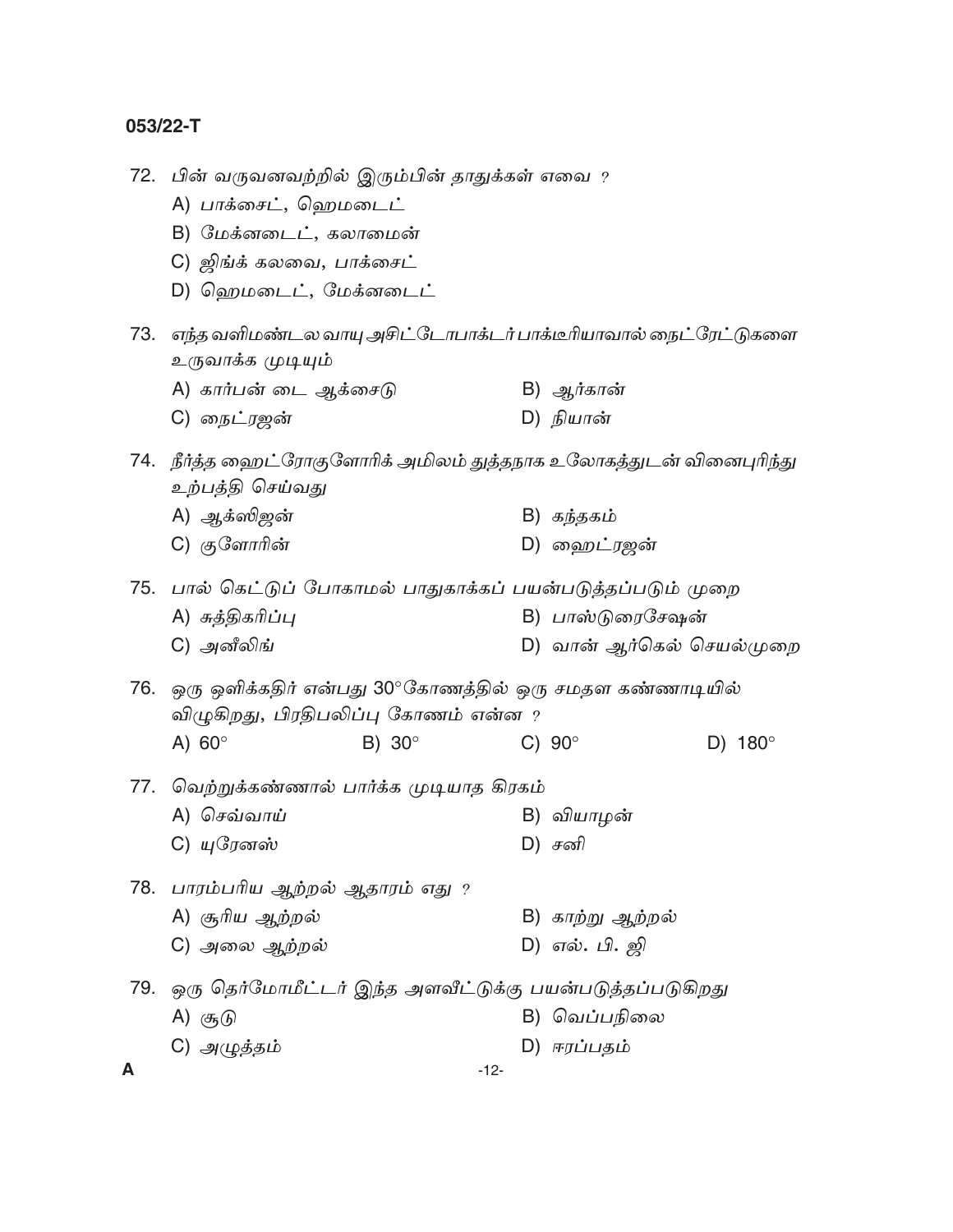D) 10

- 80. ஊசலாட்ட இயக்கத்திற்கான எடுத்துக்காட்டு
	- A) ஊஞ்சல் ஆடுதல்

 $A)9$ 

- B) பூமி சூரியனைச் சுற்றி வருதல்
- C) சக்கரத்தைத் திருப்புதல்
- D) மின்னுயர்த்தியின் மேல் மற்றும் கீழ் இயக்கம்

B) 8

- 81. 3:15 மணிக்கு ஒரு கடிகாரத்தின் நிமிட முள் மற்றும் மணிநேர முள் இடையே உள்ள கோணம் A)  $0^\circ$ C)  $22\frac{1}{2}$ <sup>o</sup> D)  $7\frac{1}{2}$ °  $B) 15^\circ$
- 82. ஒரு நாட்காட்டியில், ஒரு தேதி, அடுத்த தேதி மற்றும் இரண்டு வாரங்களுக்குப் பிறகு ஒத்த தேதிகளின் (Corresponding dates) கூட்டுத்தொகை 62 எனில், ஒரு மாதத்தில் இந்த நாட்களில் முதல் நாளின் வழக்கமான நிலை (Ordinal status) என்ன?

 $C)$  7

- 83.  $1+\frac{1}{2}+\frac{1}{4}+\frac{1}{8}+\frac{1}{16}+\frac{1}{32}=$ A)  $\frac{31}{32}$ B)  $\frac{30}{32}$ C)  $\frac{63}{32}$  $\frac{61}{32}$  $D)$
- 84.  $6^{21}$  இல் எந்த எண் ஒன்ஸின் நிலையை (one's position) ஆக்கிரமித்துள்ளது ?  $C)$  4  $A) 6$  $B) 2$  $D) 8$
- 85. கிடைமட்ட முக்கோணத்தின் செங்குத்து பக்கங்களின் நீளம் 10 செ.மீ மற்றும் 8 செ.மீ . நீளம் 20% மற்றும் 25% அதிகரிக்கப்பட்டால் சுற்றளவு என்னவாக இருக்கும் ?  $C) 40%$ B) 25% A) 20% D) 50%
- 86. 20 க்கும் 100 க்கும் இடைப்பட்ட ஒற்றை எண்களின் கூட்டுத்தொகை என்ன ? A) 2000 B) 2400  $C)$  2500 D) 2300
- 87. ஒரு பேனா மற்றும் புத்தகத்தின் விலை ரூ 26. பேனாவின் விலை புத்தகத்தின் விலையை விட ரூ 10 குறைவு. ஒருவருக்கு 5 புத்தகங்கள் மற்றும் 6 பேனாக்கள் வாங்க எவ்வளவு செலவாகும் ? A) 90 B) 180  $C)$  138 D) 140
- 88. 0.49 ஐப் பெற எந்த எண்ணை (0.49)6 உடன் பெருக்க வேண்டும் ? A)  $(0.7)^{-10}$ B)  $(0.49)^{-10}$ C)  $(0.7)^{-5}$ D)  $(0.49)^{-5}$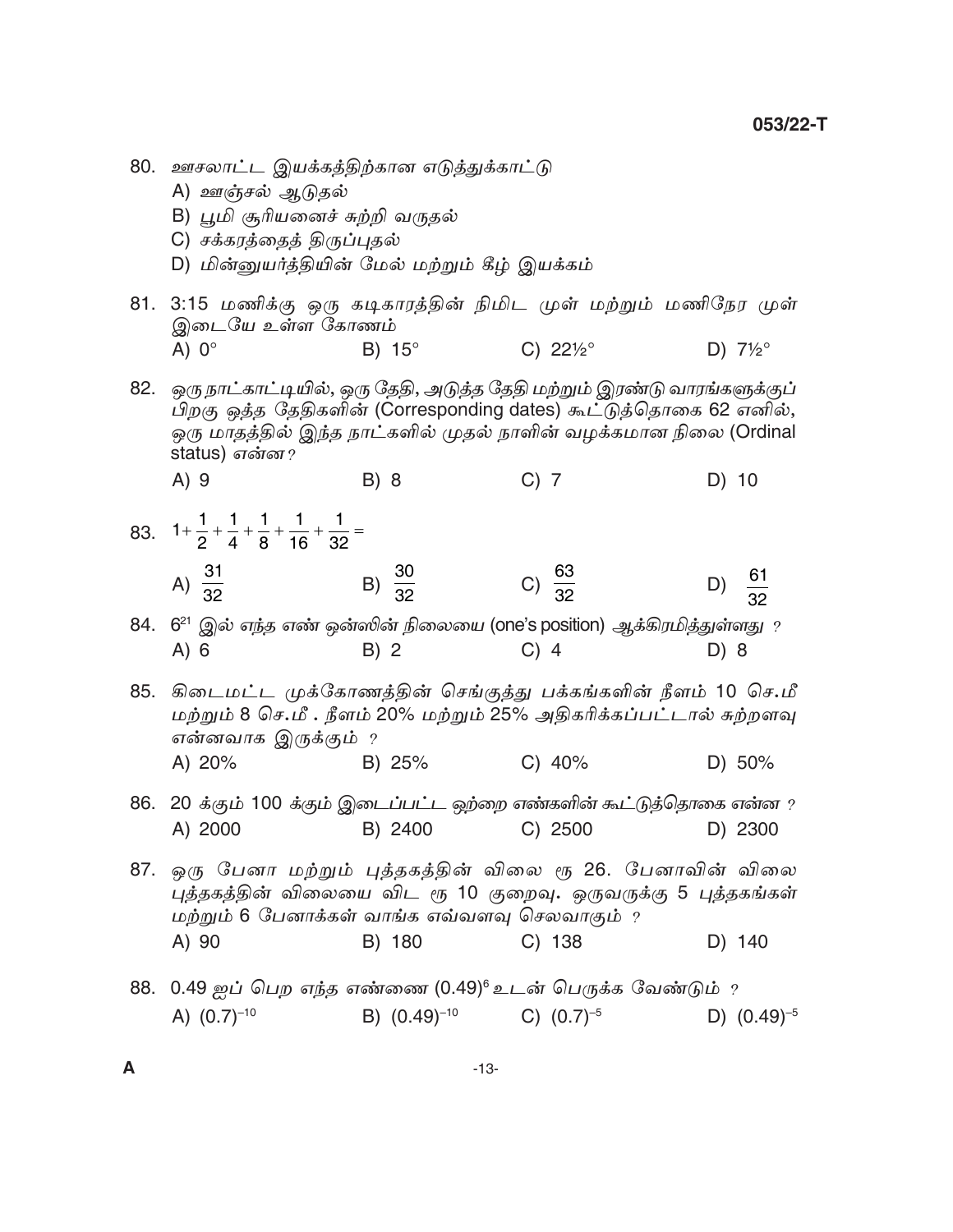$\boldsymbol{\mathsf{A}}$ 

|     | 89. $\frac{2^3 \times 4^3 \times (6^5)^2}{(36)^4 \times (16)^3} =$                                                       |                |                                                                                   |                      |  |
|-----|--------------------------------------------------------------------------------------------------------------------------|----------------|-----------------------------------------------------------------------------------|----------------------|--|
|     | A) $\frac{9}{2}$                                                                                                         |                | B) $\frac{9}{4}$                                                                  |                      |  |
|     | C) $\frac{2}{9}$                                                                                                         |                | D) இவை எதுவும் இல்லை                                                              |                      |  |
| 90. | மணிக்கு 45 கிமீ வேகத்தில் செல்லும் வாகனம் 4 நிமிடங்களில் எவ்வளவு<br>தூரத்தை கடக்கிறது ?                                  |                |                                                                                   |                      |  |
|     | A) 1.8 கி.மீ                                                                                                             |                | B) 3 கி.மீ                                                                        |                      |  |
|     | C) $2.5$ கி.மீ                                                                                                           |                | $D)$ 4 கி.மீ                                                                      |                      |  |
|     | 91. $\left(\frac{\sqrt{3}-\sqrt{2}}{\sqrt{3}+\sqrt{2}}\right)+\left(\frac{\sqrt{3}+\sqrt{2}}{\sqrt{3}-\sqrt{2}}\right)=$ |                |                                                                                   |                      |  |
|     | $A)$ 5                                                                                                                   | B) $2\sqrt{3}$ | C) $3\sqrt{2}$                                                                    | D) 10                |  |
|     | 92. 4, 18, 48, __, 180 தொடரில் விடுபட்ட எண்ணைக் கண்டறியவும்.                                                             |                |                                                                                   |                      |  |
|     | A) 72                                                                                                                    | B) 112         | $C)$ 100                                                                          | D) 98                |  |
| 93. | அதன் சுற்றளவு என்னவாக இருக்கும் ﹖                                                                                        |                | சதுர வடிவ தகரத்தின் நீளம் மற்றும் அகலம் 12½ மீ மற்றும் 10 $\frac{2}{3}$ மீ எனில், |                      |  |
|     | A) $46\frac{1}{3}$ m                                                                                                     | B) 46 m        | C) $46\frac{1}{2}$ m                                                              | D) $45\frac{1}{3}$ m |  |
|     | 94. 5.5 மீ நீளம் மற்றும் 4.25 அகலம் கொண்ட ஒரு சுவர் 2 மீட்டர் நீளம்                                                      |                |                                                                                   |                      |  |
|     | மற்றும் 1 மீட்டர் அகலம் கொண்ட கதவுக்கு இடமளிக்கும். ஒரு சதுர                                                             |                |                                                                                   |                      |  |
|     | அடிக்கு சிமென்ட் செய்ய 24 ரூபாய் என்றால், இந்த சுவரை சிமென்ட்                                                            |                |                                                                                   |                      |  |
|     | செய்ய எவ்வளவு செலவாகும் $\,$                                                                                             |                |                                                                                   |                      |  |
|     | A) 500                                                                                                                   | B) 513         | C) 1,026                                                                          | D) 1,000             |  |
| 95. | தந்தையின் வயது என்பது மகனின் வயதை விட மூன்று மடங்குடன் 5                                                                 |                |                                                                                   |                      |  |
|     | ஆண்டுகள் கூட்டுவதாகும். தந்தைக்கு தற்போது 44 வயது என்றால், 7                                                             |                |                                                                                   |                      |  |
|     | ஆண்டுகளுக்குப் பிறகு மகனின் வயது என்ன $\,$                                                                               |                |                                                                                   |                      |  |
|     | A) 13                                                                                                                    | B) 14          | C) 20                                                                             | D) 21                |  |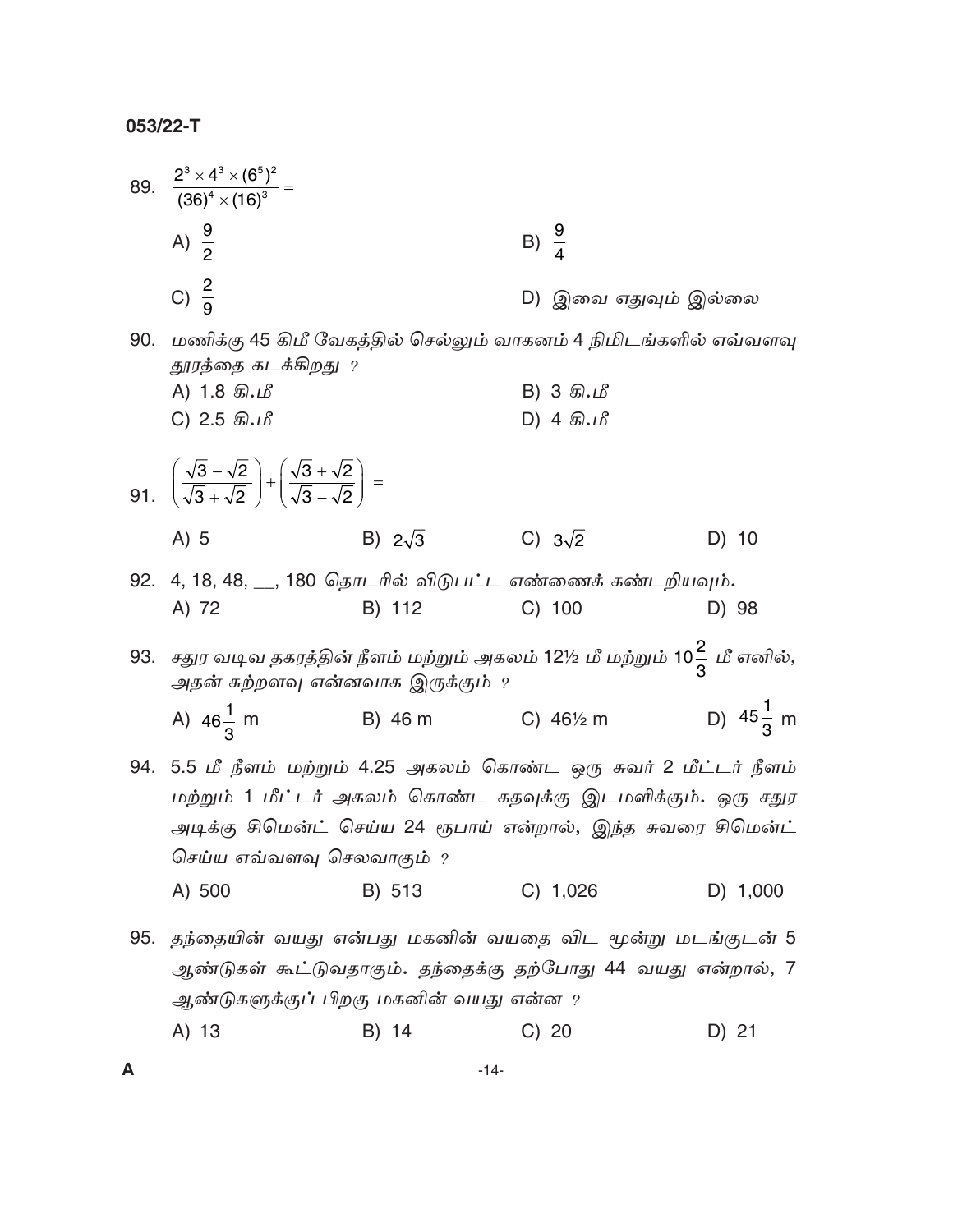96. ரவி, ரஹீம் மற்றும் ஜான் 4500 ரூபாயிலிருந்து முறையே 2, 6 மற்றும் 4 பாகங்கள் பெற்றார்கள். ஜான் பெற்ற தொகை எவ்வளவு ?

- A) 2,000 B) 1,250
- $C) 2,250$ D) 1,500

97. ராகுல் ஒரு பழைய தொலைக்காட்சியை ரூ. 2500/- க்கு வாங்கினார். அதன்பிறகு பழுதுபார்ப்பதற்காக ரூ. 1000/- செலவழித்து, அதை ஒருவருக்கு ரூ. 3,850/- க்கு விற்றால், அவருடைய லாப சதவீதம் எவ்வளவு ? A)  $5%$ B) 10%  $C) 8%$ D) 12%

98. இரண்டு இலக்க எண்ணின் கூட்டுத்தொகை 9. நாம் இலக்கங்களை மாற்றும் போது புதிய எண் முந்தைய எண்ணை விட 27 அதிகமாகும் எண்ணைக் கண்டுபிடி.

B) 27  $C)$  63 A) 45 D) 36

99. 6 குழாய்கள் 1 மணிநேரம் 30 நிமிடங்களில் ஒரு தொட்டியை நிரப்ப முடியும், ஒரே மாதிரியான 4 குழாய்கள் பயன்படுத்தப்பட்டால் தொட்டியை நிரப்ப எவ்வளவு நேரம் ஆகும்

- A) 2 மணிநேரம் 15 நிமிடம்
- B) 2 மணிநேரம்
- C) 2 மணி 20 நிமிடங்கள்
- D) 2 மணி 30 நிமிடங்கள்

100. A மற்றும் B என்பது 10 க்குக் கீழே உள்ள இரண்டு எண்கள் ஒன்று கூடி எழுதினால் BA மற்றும் B3 ஆகியவற்றின் பெருக்குதொகை 57A ஆனால், A இன் மதிப்பு என்னவாக இருக்கும் ?

- $A)$  2 B) 3
- $C)$  4  $D)$  5